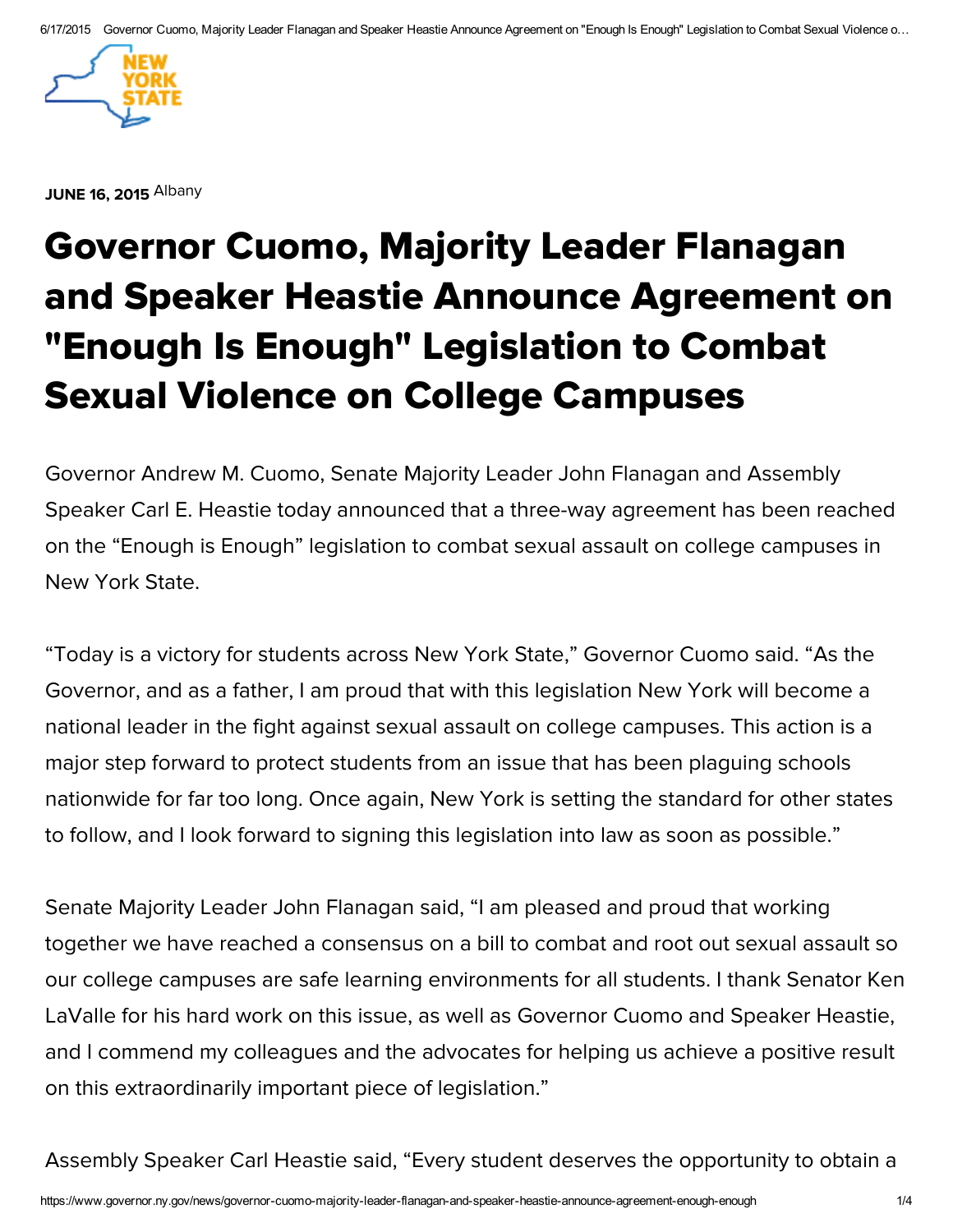higher education in a safe and supportive environment. Campus sexual assault disrupts victims' lives and shifts their focus away from their studies. This plan encourages victims to speak up and provides a uniform policy for handling accusations throughout all New York State colleges, as well as bolsters support services for victims of this heinous act. New York must continue to lead the way in the fight against campus sexual assault."

Senator Ken LaValle, Chairman of the Senate Higher Education Committee said, "We have approached this sensitive topic in a comprehensive, thoughtful manner. This legislation provides critically important protections for victims and details the processes necessary to achieve fair and just results for those involved. The measure provides a clear path to combat and eradicate campus sexual assault and a course of action for the victims of these devastating incidents. It provides for education of all college students; recommends methods of prevention, and provides assurance of due process in the adjudication of these incidents. This legislation addresses the complex issues and will better protect our college students across the state."

Assemblymember Glick, Chair of the Assembly Higher Education Committee said, "Campus sexual assault greatly diminishes a positive college experience and can have lasting effects on victims. I commend my colleagues for recognizing the importance of this issue and taking steps to protect all students, including those of the LGBT community, from the horrors of rape, sexual assault, dating violence, domestic violence and stalking."

This on-campus sexual assault prevention and response legislation was first proposed by Governor Cuomo in January. The package includes:

- A statewide definition of affirmative consent, defining consent as a knowing, voluntary, and mutual decision among all participants to engage in sexual activity;
- A statewide amnesty policy, to ensure that students reporting incidents of sexual assault or other sexual violence are granted immunity for certain campus policy violations, such as drug and alcohol use;
- A Students' Bill of Rights, which campuses will be required to distribute to all students in order to specifically inform sexual violence victims of their legal rights and how they may access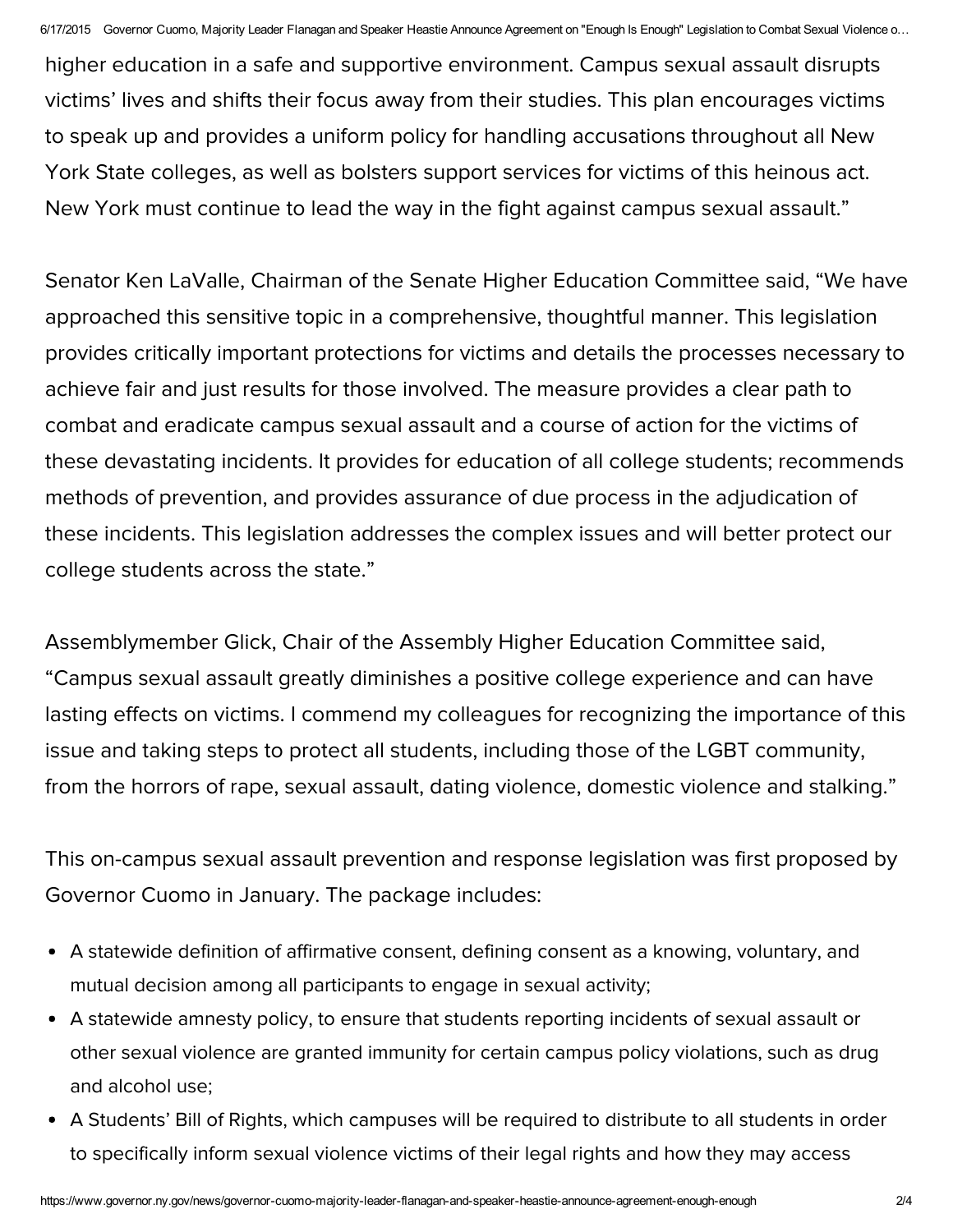appropriate resources. The Bill of Rights clearly states that students are given the right to know they can report sexual assaults to outside law enforcement, including the State Police;

- Comprehensive training requirements for administrators, staff, and students, including at new student orientations.;
- Reporting requirements for campuses to annually submit aggregate data on reported incidents of sexual violence and their adjudication and handling to the State Education Department;
- A new unit within the State Police called the "sexual assault victims unit" specialized in advanced training in responding to sexual assaults and related crimes that shall also provide assistance to campus police or local law enforcement, as well as training to college campus communities;
- A commitment of \$10 million to help combat campus sexual assault through various partners, split in the following manner: \$4.5 million to rape crisis centers to provide services and resources to students, \$4.5 million to the State Police to create sexual assault victims unit, and \$1 million to colleges and universities; and
- A requirement for first responders to notify survivors of their right to contact outside law enforcement.

Throughout the last several months, Governor Cuomo led the 'Enough is Enough' campaign to gather support for his proposal. Since January, it gained a broad range of support from public officials, organizations and community groups, including:

- Lady Gaga, who also [co-authored](http://www.governor.ny.gov/news/icymi-lady-gaga-enough-enough-time-take-stand-against-sexual-assault-college-campuses) an op-ed with the Governor;
- 17 of 18 county [executives](http://www.governor.ny.gov/news/county-executives-statewide-join-governor-cuomo-s-enough-enough-campaign-combat-sexual-assault) statewide;
- Whoopi [Goldberg,](http://www.governor.ny.gov/news/whoopi-goldberg-joins-enough-enough-campaign-combat-sexual-assault-college-campuses) who also filmed a [video](https://www.youtube.com/watch?v=mTrxG65vvCA&feature=youtu.be) for the campaign;
- More than 40 city [mayors](http://www.governor.ny.gov/news/city-mayors-across-state-join-governor-cuomos-enough-enough-campaign-combat-sexual-assault) from across the state;
- More than 100 [elected](http://www.governor.ny.gov/news/more-100-elected-officials-across-state-join-governor-cuomos-enough-enough-campaign) officials from across the state;  $\bullet$
- Nearly 20 members of New York's [Congressional](http://www.governor.ny.gov/news/members-new-york-congressional-delegation-join-governor-cuomo-s-enough-enough-campaign) Delegation;
- More than 50 statewide and local [organizations,](https://www.governor.ny.gov/news/governor-cuomo-announces-30-additional-groups-including-end-rape-campus-join-support-enough) in addition to 30 advocacy groups, community organizations and unions and 14 labor [groups;](http://www.governor.ny.gov/news/governor-cuomo-announces-1199-seiu-htc-among-14-additional-labor-groups-support-enough-enough)
- 28 public safety [officials](http://www.governor.ny.gov/news/public-safety-officials-across-state-join-governor-cuomo-s-enough-enough-campaign) from across the state;
- Student [advocates](http://www.governor.ny.gov/news/student-advocates-join-governor-cuomo-s-enough-enough-campaign-combat-sexual-assault-college) from Barnard College and Syracuse, Columbia, Fordham and New York Universities; and
- House Democratic Leader [Nancy](http://www.governor.ny.gov/news/governor-cuomo-announces-house-representatives-democratic-leader-nancy-pelosi-joins-enough) Pelosi